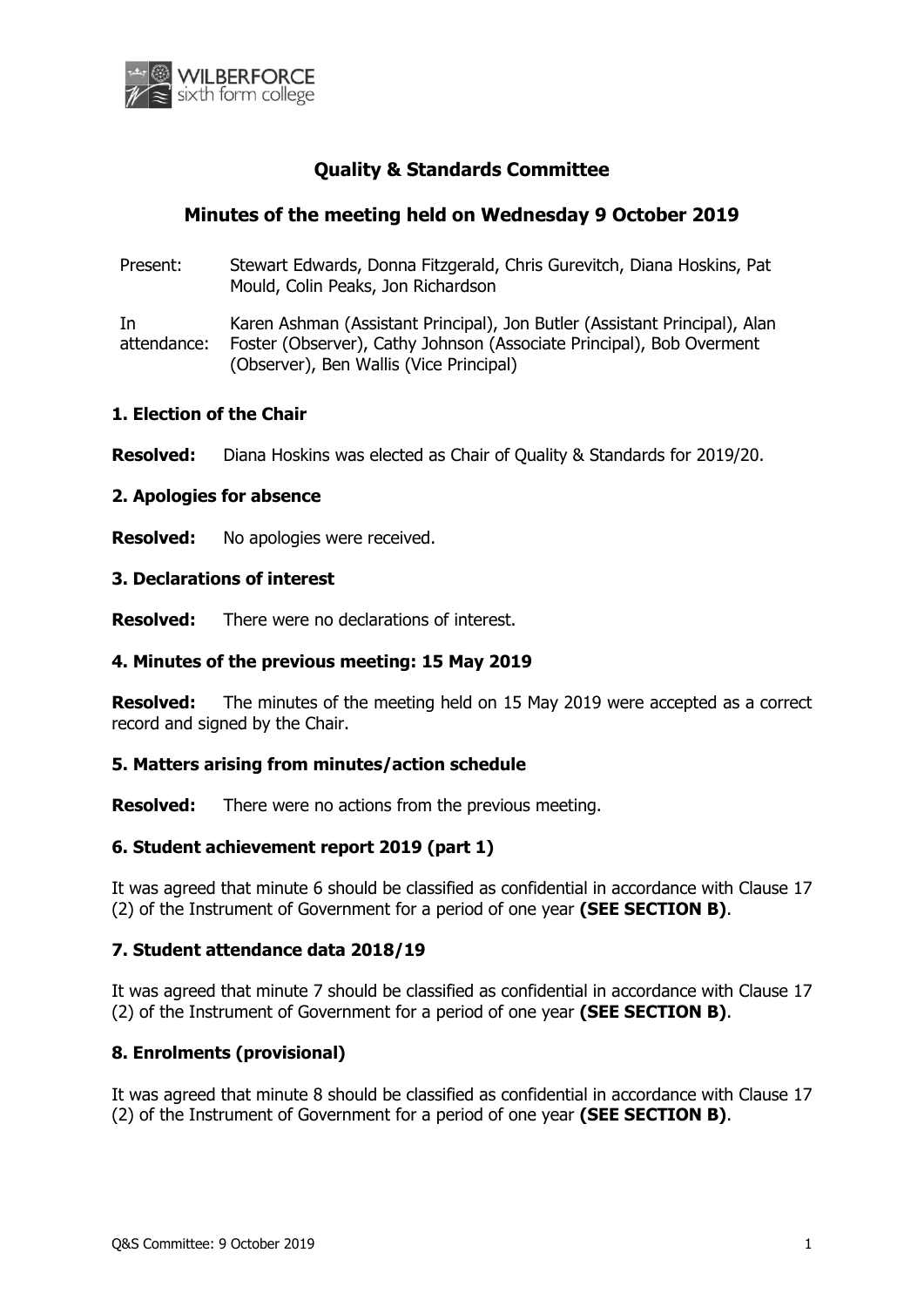# **9. Performance management and quality assurance framework**

## Performance Management – Teaching Staff

CAP noted that no changes have been made to the teaching staff performance management policies. Changes have, however, been made to the preparation forms: the focus of targets have been updated to bring in line with the college's priorities for improving results and student recruitment.

## Performance Management – Support Staff

CAP noted that no changes have been made to the support staff performance management policies. Changes have, however, been made to the preparation forms: the focus of targets have been updated to bring in line with the college's desire to be Ofsted outstanding and improving overall effectiveness in their work.

**Recommended:** The performance management policies were approved and will be recommended to Corporation, and the update on the framework received.

## **10. Lesson observation framework 2019**

CEJ presented the key changes to the college's Lesson Observation Framework for 2019. She noted there is not much change to the framework.

- Observations remain developmental and not graded.
- Due to the observation team being smaller, full staff observations will take place over a four-week period, with a fifth used for contingency if required.
- Teachers will be informed of the lesson that will be observed. A measure taken to reduce the stress of the bigger window for observations.
- Observers will have data on classes and will speak with students and review their work.

Governors referred to staff being notified of the lesson they're being observed in and queried whether this gives an accurate picture of what is happening in classrooms on a daily basis. CAP stressed that these observations are developmental and an opportunity to share good practice amongst staff and identify areas that require further development. CEJ noted that this is just one aspect of quality assurance and that Ofsted style 'deep dives' will take place throughout the year.

**Resolved:** The information on the lesson observation framework for 2019 was received.

### **11. Student voice**

SDE presented his report on student voice activities. He noted that:

- The systems used previously were very effective so there are not many amendments.
- There are more student-led focus groups on key areas such as attendance, mental health and personal development, behaviour and wellbeing (PDBW).

Governors thanked the team for their continued good work on getting the thoughts and feedback of students.

**Resolved:** The student voice report was received.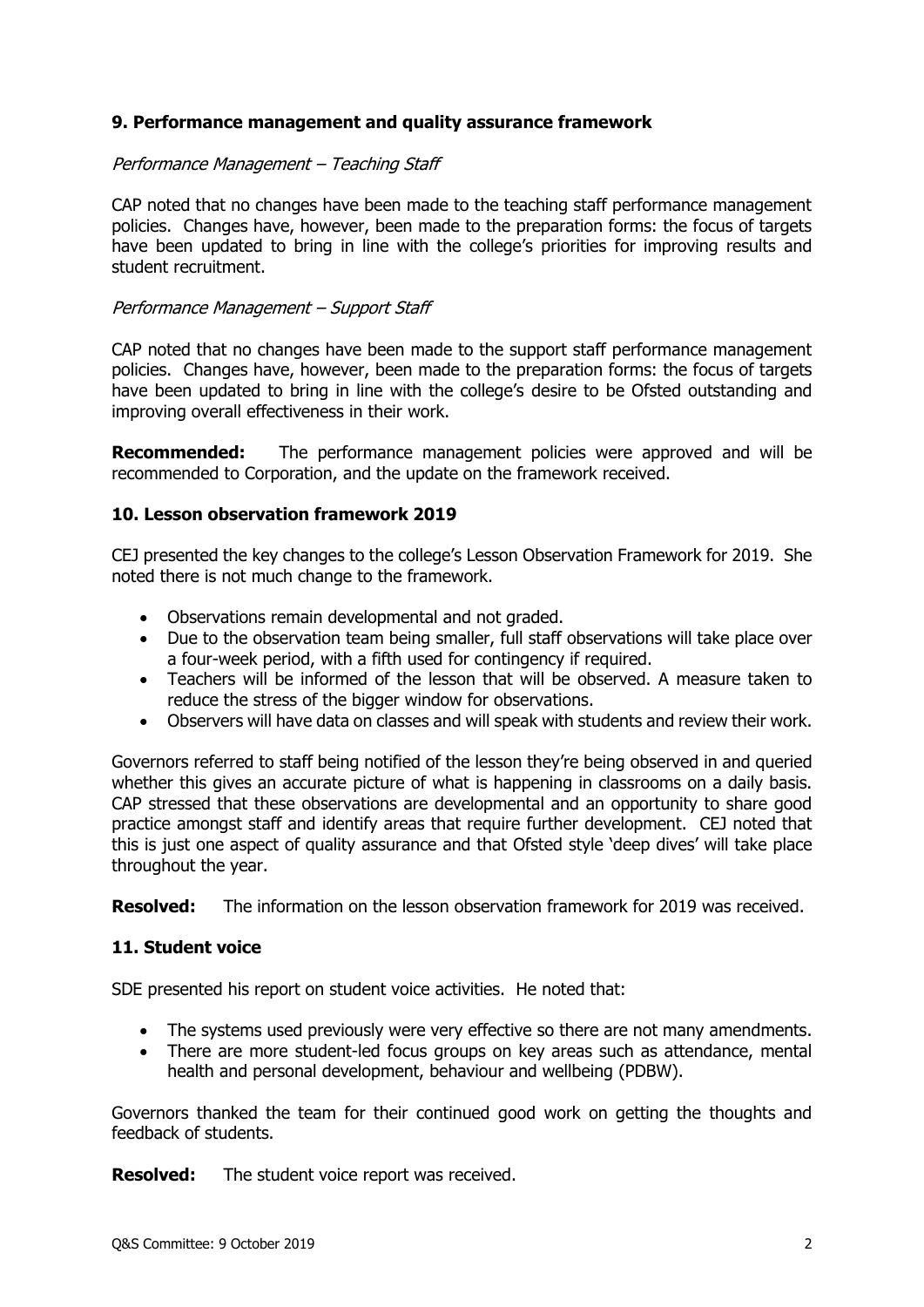# **12. Policies**

BW presented the following policies, highlighting the changes made within the documents.

- Anti-Bullying Policy: The main changes are in response to the new staffing structure.
- Student Conduct and Behaviour for Learning Policy: The main changes are in response to the new staffing structure and changes to behaviour management contracts.
- *Exclusion Policy:* The main changes are in response to the new staffing structure and changes to the behaviour management contracts. It also highlights the appeals process and actions taken when behaviour is extreme.

**Recommended:** The Anti-Bullying Policy, Student Conduct and Behaviour for Learning Policy and the Exclusion Policy were approved and will be recommended to Corporation.

# **13. Governor scrutiny**

Governors discussed possible areas for governor scrutiny during 2019/20. It was agreed that the Quality & Standards Committee would welcome the opportunity to test in-year data to triangulate what SMT are reporting, particularly around A Level assessments and attendance. It would also be useful to look at the routines/processes following assessment. This was agreed.

**Resolved:** The recommendation for governor scrutiny was received and will be finalised at the next meeting.

## **14. Any other business**

**Resolved:** There was no other business.

# **15. Date of next meeting**

**Resolved:** The next meeting will take place on Wednesday 13 November 2019.

# **17. Confidential items and reports**

It was agreed that minutes 6, 7 and 8 should be classified as confidential in accordance with Clause 17 (2) of the Instrument of Government and associated reports are therefore not available for circulation to the public, college staff or students (excluding senior post holders).

### **18. Learner impact**

The Committee scrutinised and provided appropriate challenge in the following areas, all of which helps to improve student performance and achievement:

- Scrutinising student outcomes to ensure they are positive and enable progression through effective curriculum management and support
- Undertaking governor scrutiny activities to provide further challenge and review of teaching, learning and assessment
- Ensuring students have an appropriate forum in which they can give feedback to the college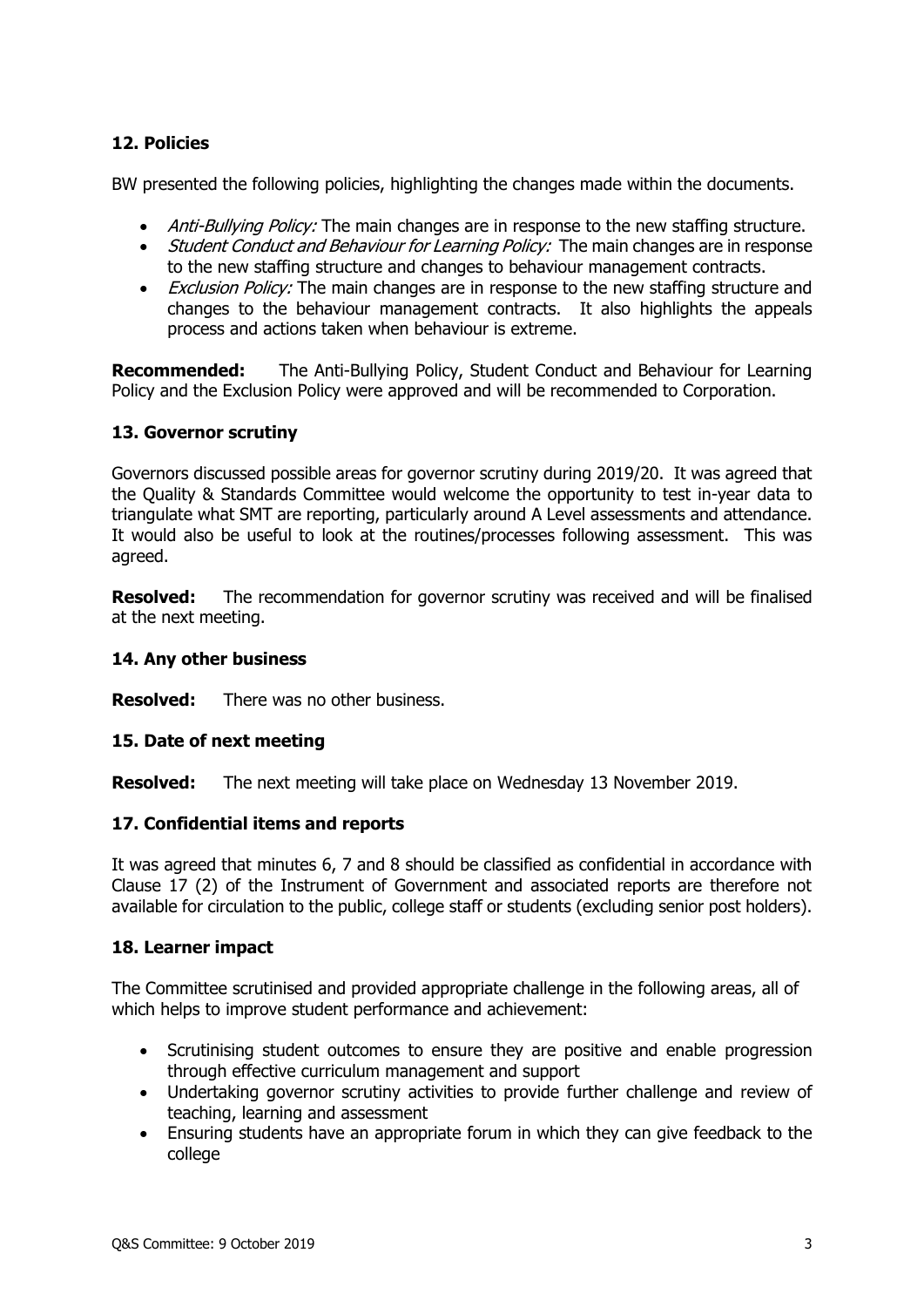- Ensuring the continued development of performance management to ensure greater accountability throughout the college
- To ensure appropriate policies to support students are in place

# **Action schedule**

| <b>Minute</b><br>no | <b>Title</b>        | <b>Action by</b> | <b>Action</b>                                                                                        |
|---------------------|---------------------|------------------|------------------------------------------------------------------------------------------------------|
| 6                   | Student achievement | <b>SMT</b>       | Historical national averages to be included<br>in future reports.                                    |
|                     |                     | <b>SMT</b>       | Seek early permission from students to<br>access their exams papers so that they can<br>be analysed. |